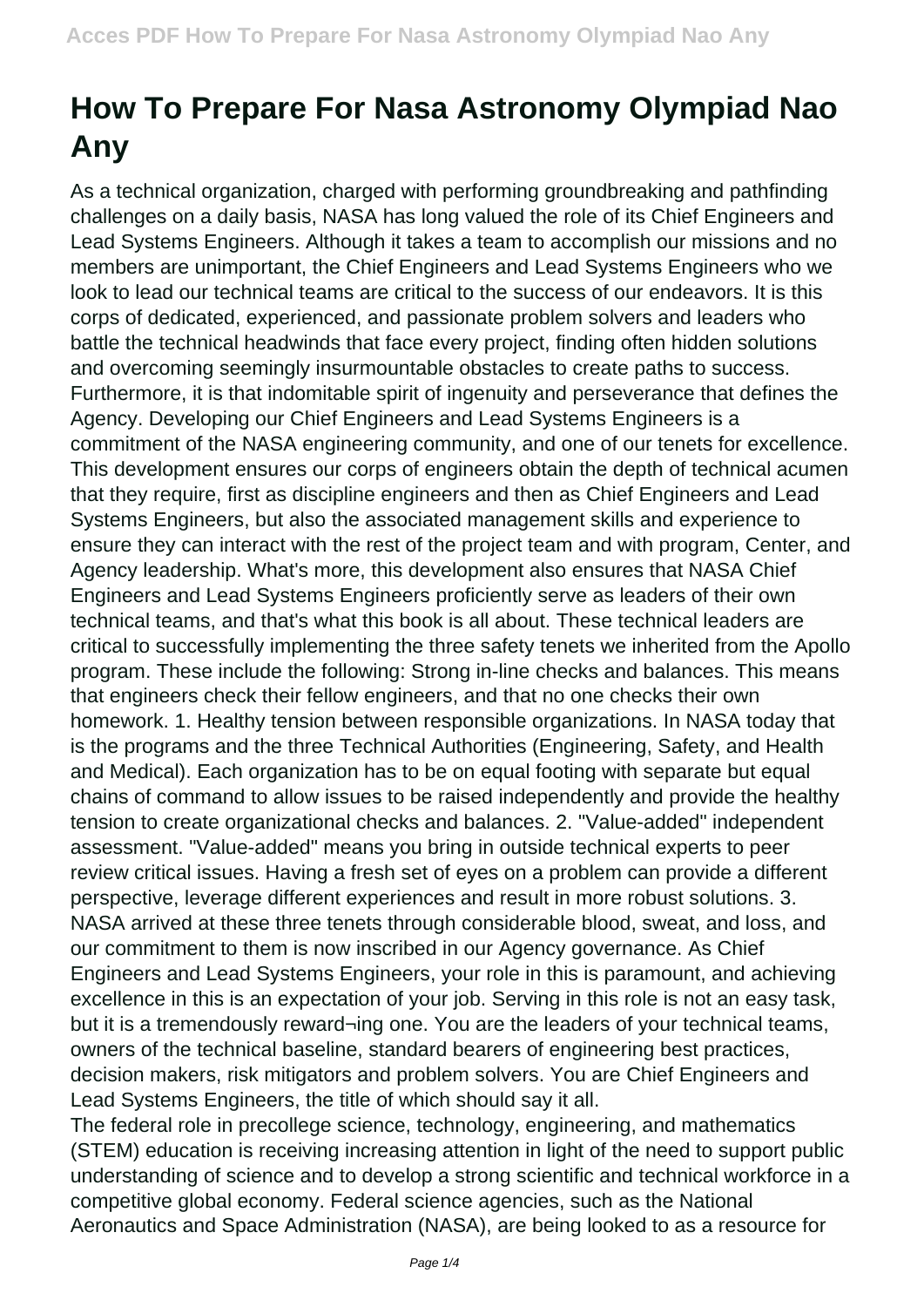enhancing precollege STEM education and bringing more young people to scientific and technical careers. For NASA and other federal science agencies, concerns about workforce and public understanding of science also have an immediate local dimension. The agency faces an aerospace workforce skewed toward those close to retirement and job recruitment competition for those with science and engineering degrees. In addition, public support for the agency's missions stems in part from public understanding of the importance of the agency's contributions in science, engineering, and space exploration. In the NASA authorization act of 2005 (P.L. 109-555 Subtitle B-Education, Sec. 614) Congress directed the agency to support a review and evaluation of its precollege education program to be carried out by the National Research Council (NRC). NASA's Elementary and Secondary Education Program: Review and Critique includes recommendations to improve the effectiveness of the program and addresses these four tasks: 1. an evaluation of the effectiveness of the overall program in meeting its defined goals and objectives; 2. an assessment of the quality and educational effectiveness of the major components of the program, including an evaluation of the adequacy of assessment metrics and data collection requirements available for determining the effectiveness of individual projects; 3. an evaluation of the funding priorities in the program, including a review of the funding level and trend for each major component of the program and an assessment of whether the resources made available are consistent with meeting identified goals and priorities; and 4. a determination of the extent and effectiveness of coordination and collaboration between NASA and other federal agencies that sponsor science, technology, and mathematics education activities.

The daring, revolutionary NASA that sent Neil Armstrong to the moon has lost its meteoric vision, says journalist and space enthusiast Greg Klerkx. NASA, he contends, has devolved from a pioneer of space exploration into a factionalized bureaucracy focused primarily on its own survival. And as a result, humans haven't ventured beyond Earth orbit for three decades. Klerkx argues that after its wildly successful Apollo program, NASA clung fiercely to the spotlight by creating a governmentsheltered monopoly with a few Big Aerospace companies. Although committed in theory to supporting commercial spaceflight, in practice it smothered vital private-sector innovation. In striking descriptions of space milestones spanning the golden 1960s Space Age and the 2003 Columbia tragedy, Klerkx exposes the "real" NASA and envisions exciting public-private cooperation that could send humans back to the moon and beyond.

Provides general guidance and information on systems engineering that will be useful to the NASA community. It provides a generic description of Systems Engineering (SE) as it should be applied throughout NASA. The handbook will increase awareness and consistency across the Agency and advance the practice of SE. This handbook provides perspectives relevant to NASA and data particular to NASA. Covers general concepts and generic descriptions of processes, tools, and techniques. It provides information on systems engineering best practices and pitfalls to avoid. Describes systems engineering as it should be applied to the development and implementation of large and small NASA programs and projects. Charts and tables.

This handbook consists of six core chapters: (1) systems engineering fundamentals discussion, (2) the NASA program/project life cycles, (3) systems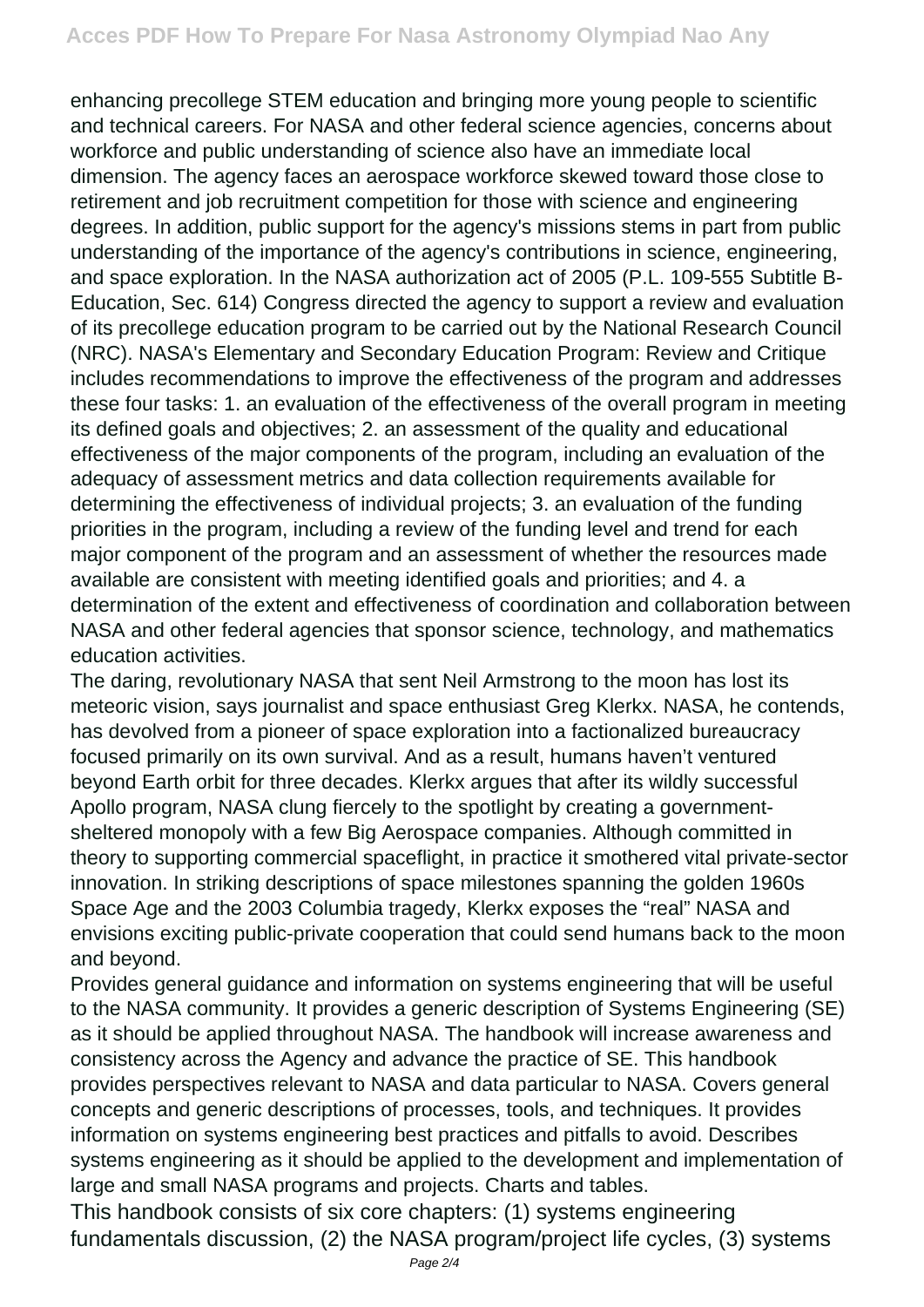engineering processes to get from a concept to a design, (4) systems engineeringprocesses to get from a design to a final product, (5) crosscutting management processes in systems engineering, and (6) special topics relative to systems engineering. These core chapters are supplemented by appendices that provide outlines, examples, and further information to illustrate topics in the core chapters. The handbook makes extensive use of boxes and figures to define, refine, illustrate, and extend concepts in the core chapters without diverting the reader from the main information. The handbook provides top-level guidelines for good systems engineering practices; it is not intended in any way to be a directive. NASA/SP-2007-6105 Rev1 supersedes SP-6105, dated June 1995 As the National Aeronautics and Space Administration (NASA) retires the Space Shuttle and shifts involvement in International Space Station (ISS) operations, changes in the role and requirements of NASA's Astronaut Corps will take place. At the request of NASA, the National Research Council (NRC) addressed three main questions about these changes: what should be the role and size of Johnson Space Center's (JSC) Flight Crew Operations Directorate (FCOD); what will be the requirements of astronaut training facilities; and is the Astronaut Corps' fleet of training aircraft a cost-effective means of preparing astronauts for NASA's spaceflight program? This report presents an assessment of several issues driven by these questions. This report does not address explicitly the future of human spaceflight.

Travel to space and back with astronaut Chris Hadfield's "enthralling" bestseller as your eyeopening guide (Slate). Colonel Chris Hadfield has spent decades training as an astronaut and has logged nearly 4000 hours in space. During this time he has broken into a Space Station with a Swiss army knife, disposed of a live snake while piloting a plane, and been temporarily blinded while clinging to the exterior of an orbiting spacecraft. The secret to Col. Hadfield's success-and survival-is an unconventional philosophy he learned at NASA: prepare for the worst- and enjoy every moment of it. In An Astronaut's Guide to Life on Earth, Col. Hadfield takes readers deep into his years of training and space exploration to show how to make the impossible possible. Through eye-opening, entertaining stories filled with the adrenaline of launch, the mesmerizing wonder of spacewalks, and the measured, calm responses mandated by crises, he explains how conventional wisdom can get in the way of achievement — and happiness. His own extraordinary education in space has taught him some counterintuitive lessons: don't visualize success, do care what others think, and always sweat the small stuff. You might never be able to build a robot, pilot a spacecraft, make a music video or perform basic surgery in zero gravity like Col. Hadfield. But his vivid and refreshing insights will teach you how to think like an astronaut, and will change, completely, the way you view life on Earth — especially your own. "Hadfield proves himself to be not only a fierce explorer of the universe, but also a deeply thoughtful explorer of the human condition." —Maria Popova, Brain Pickings The space industry presents opportunities for engineers, scientists, as well as people involved with marketing, sales, public relations, etc. This book will help you understand the commercial, civil, and military space sectors; locate universities with specialized programs; identify scholarships and fellowships; locate networking opportunities, and identify the top hiring companies and organizations.

Today's astronauts require many different abilities. They must not only be expert in performing flight simulations but must also be proficient in such dissimilar subjects as